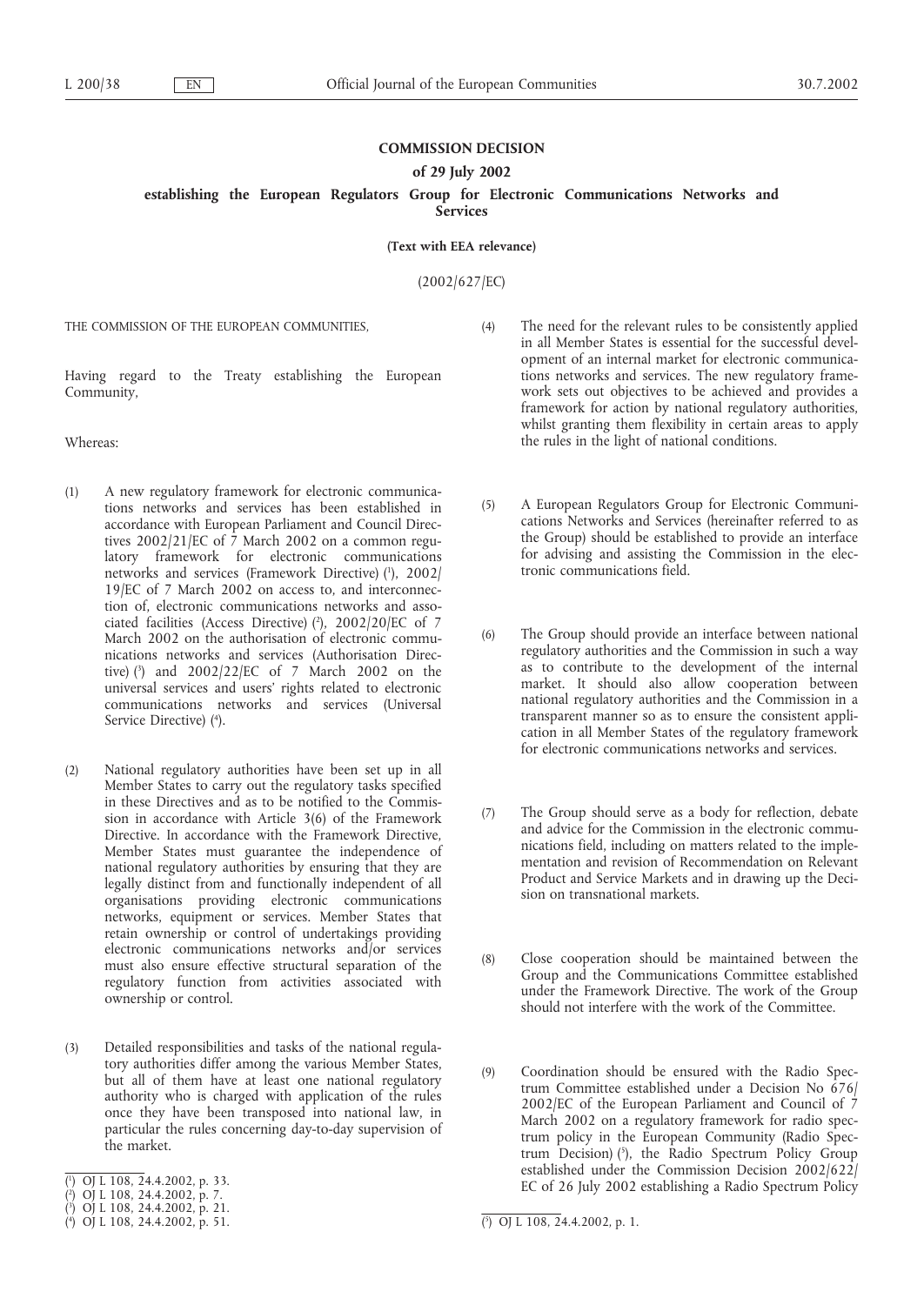Group (1 ) and the Television Without frontiers Contact Committee, created pursuant to Directive 97/36/EC of the European Parliament and of the Council (2) on the coordination of certain provisions laid down by law, regulation or administrative action in Member States concerning the pursuit of television broadcasting activities,

# HAS DECIDED AS FOLLOWS:

# *Article 1*

# **Subject matter**

An advisory group of the independent national regulatory authorities on electronic communications networks and services, called the European Regulators Group for Electronic Communications Networks and Services (hereinafter referred to as the Group), is hereby established.

## *Article 2*

#### **Definition**

For the purpose of this Decision: 'relevant national regulatory authority' means the public authority established in each Member State to oversee the day-to-day interpretation and application of the provisions of the Directives relating to electronic communications network and services as defined in 'Framework' Directive.

#### *Article 3*

## **Aims**

The role of the Group shall be to advise and assist the Commission in consolidating the internal market for electronic communications networks and services.

The Group shall provide an interface between national regulatory authorities and the Commission in such a way as to contribute to the development of the internal market and to the consistent application in all Member States of the regulatory framework for electronic communications networks and services.

## *Article 4*

## **Membership**

The Group shall be composed of the heads of each relevant national regulatory authority in each Member State or their representatives.

The Commission shall be represented at an appropriate level and shall provide the secretariat to the Group.

### *Article 5*

## **Operational arrangements**

At its own initiative or at the Commission's request the Group shall advise and assist the Commission on any matter related to electronic communications networks and services.

The Group shall elect a chairperson from among its members. The work of the group may be organised into subgroups and expert working groups as appropriate.

The chairperson shall convene the meetings of the Group in agreement with the Commission.

The Group shall adopt its rules of procedure by consensus or, in the absence of consensus, by a two-thirds majority vote, one vote being expressed per Member State, subject to the approval of the Commission.

The Commission shall be represented at all meetings of the Group and be able to attend all meetings of its subgroups and expert working groups.

Experts from EEA States and those states that are candidates for accession to the European Union may participate as observers in the Group. The Group may invite other experts and observers to attend its meetings

## *Article 6*

## **Consultation**

The Group shall consult extensively and at an early stage with market participants, consumers and end-users in an open and transparent manner.

#### *Article 7*

## **Confidentiality**

Without prejudice to the provisions of Article 287 of the Treaty, where the Commission informs them that the advice requested or the question raised is of a confidential nature, members of the Group as well as observers and any other person shall be under an obligation not to disclose information which has come to their knowledge through the work of the Group, its subgroups or expert groups. The Commission may decide in such cases that only members of the Group may be present at meetings.

#### *Article 8*

#### **Annual report**

The Group shall submit an annual report of its activities to the Commission. The Commission shall transmit the report to the European Parliament and to the Council, where appropriate with comments.

### *Article 9*

## **Entry into force**

This Decision shall enter into force the day of its publication in the *Official Journal of the European Communities*.

<sup>(</sup> 1 ) OJ L 198, 27.7.2002, p. 49.

<sup>(</sup> 2 ) OJ L 202, 30.7.1997, p. 60.